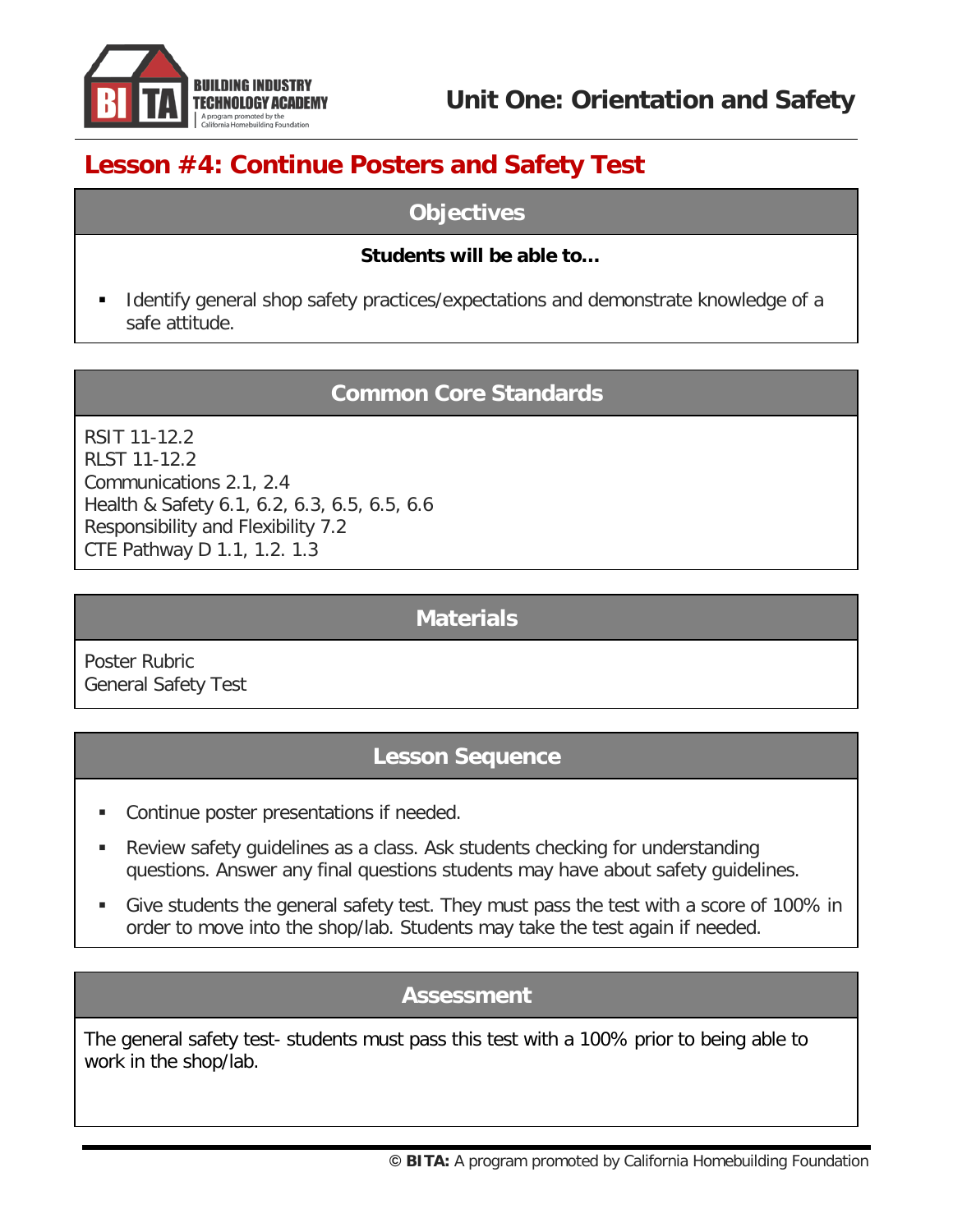## **Accommodations/Modifications**

Students may need the test read aloud. Students may need the fill in the blank option list to be simplified.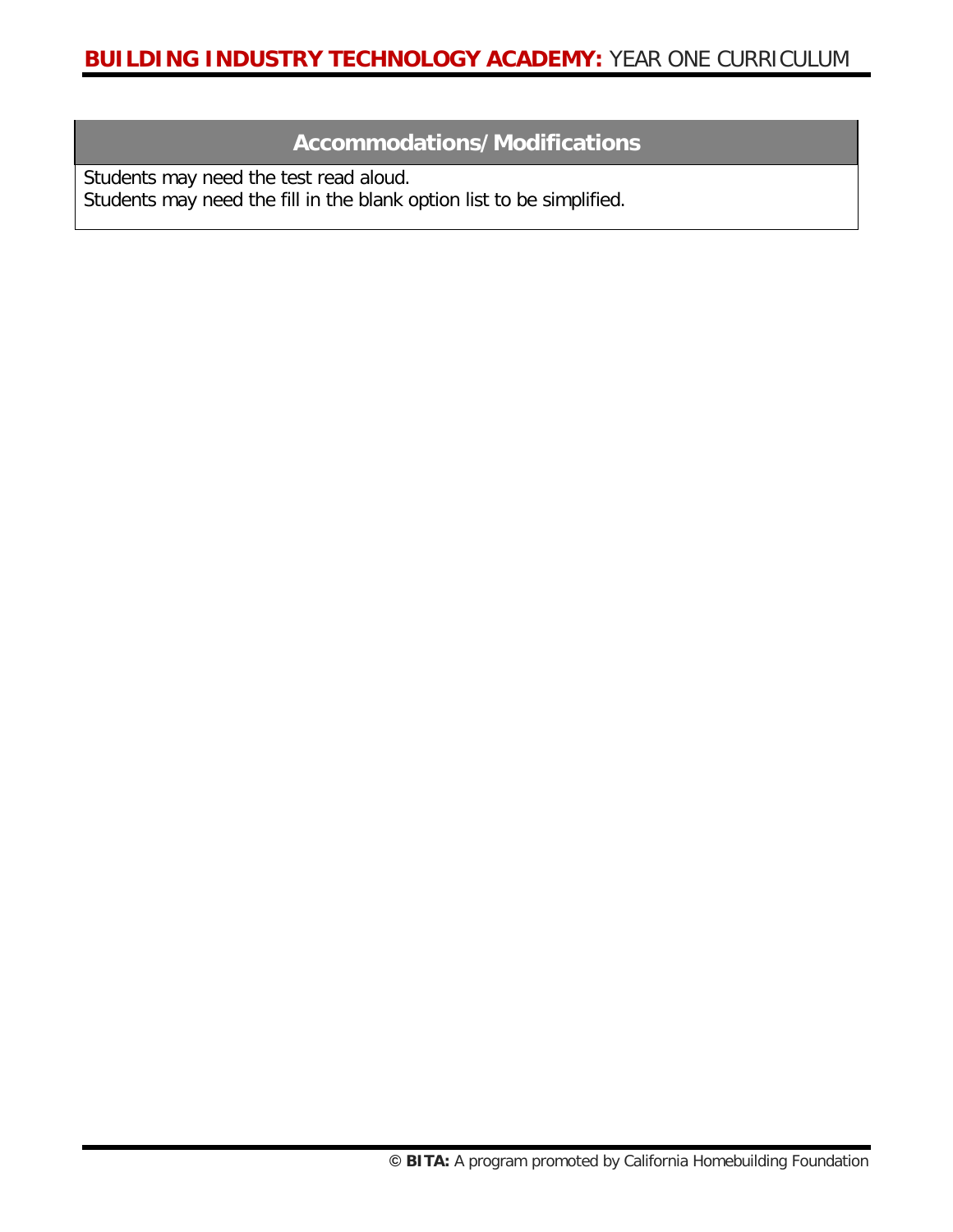| <b>General Safety Test</b>                                                                        | accidents          |
|---------------------------------------------------------------------------------------------------|--------------------|
|                                                                                                   | attention          |
| 1. Work benches should be kept ________________________ and organized.                            | brush              |
| 2. When you are finished with a tool, return it to its assigned _______________ area.             | clean up           |
| 3. Ask for __________________ when you need to handle large or heavy material.                    | clear              |
| 4. Lift with your _____________________________ not with your back.                               | complete           |
|                                                                                                   | correctly          |
| are standing on a wet floor.                                                                      | damaged            |
|                                                                                                   | defective          |
| 6. Equipment with a __________________________ power cord should be reported to                   | distract           |
| the instructor. Do not use it.                                                                    | dust mask          |
| 7. Don't yank on the power cord to disconnect the tool. Pull the                                  | electrical         |
|                                                                                                   | equipment          |
| 8. Never adjust equipment while it is _______________________.                                    | fire extinguishers |
|                                                                                                   | help               |
| 9. Using the tools and equipment requires your complete ________________________ at all<br>times. | instructed         |
|                                                                                                   | jewelry            |
|                                                                                                   | legs               |
| 11. When you turn off a machine, stay with it until it has come to a                              | litter             |
| $\overline{\phantom{a}}$ stop.                                                                    | metal              |
| 12. Don't _________________________ someone while they are using the equipment.                   | permission         |
| 13. Always wear eye ____________________________.                                                 | plug               |
|                                                                                                   | protection         |
| 14. Use the equipment only with the instructor's ______________________.                          | right size         |
| 15. All _________________________________ must be reported immediately.                           | rolled up          |
| 16. Do not use tools that are _________________________________ in any way.                       | rough              |
|                                                                                                   | running            |
| 17. Never use tools or equipment unless you have been shown how to use them                       | safe               |
| <u> 1989 - Johann John Harrison, martin a</u>                                                     | storage            |
| 18. Keep clothes tucked in and shirt sleeves _________________________ neatly.                    | tied back          |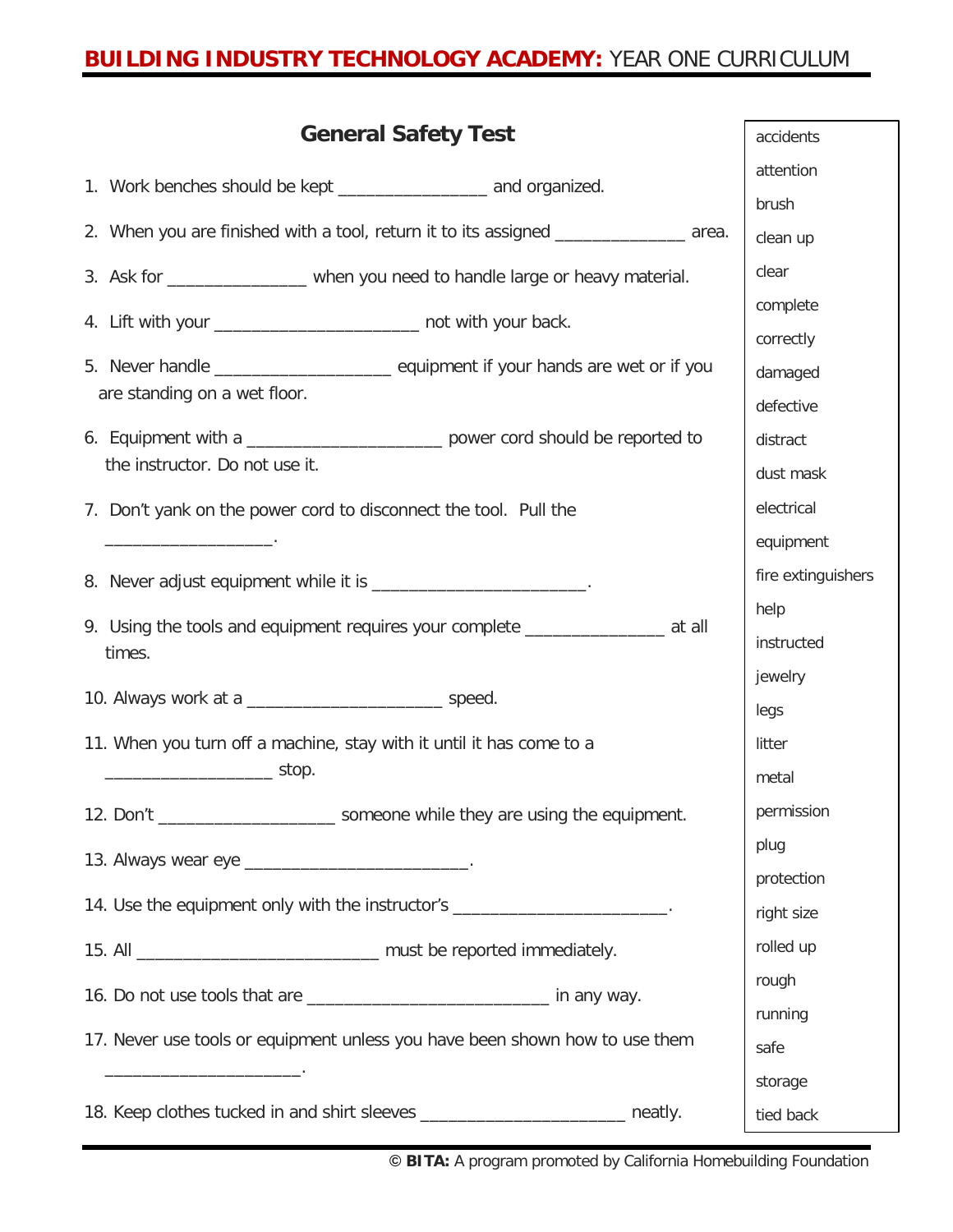| 19. Watches or __________________________________ should not be worn in the shop.      | accidents          |
|----------------------------------------------------------------------------------------|--------------------|
|                                                                                        | attention          |
|                                                                                        | brush              |
| the instructions posted on them.                                                       | clean up           |
|                                                                                        | clear              |
| 22. Aisles and floors must be kept free of _____________________________.              | complete           |
|                                                                                        | correctly          |
| scraps. Don't use your hands.                                                          | damaged            |
|                                                                                        | defective          |
|                                                                                        | distract           |
|                                                                                        | dust mask          |
| 26. Never use equipment until you have been properly __________________________ in     | electrical         |
| its use.                                                                               | equipment          |
|                                                                                        | fire extinguishers |
| wood dust.                                                                             | help               |
| 28. Damp, oily rags should be kept in a ________________________________container with | instructed         |
| a lid.                                                                                 | jewelry            |
|                                                                                        | legs               |
| 30. Never wear gloves except when handling ____________________________ lumber.        | litter             |
|                                                                                        | metal              |
|                                                                                        | permission         |
|                                                                                        | plug               |
|                                                                                        | protection         |
|                                                                                        | right size         |
|                                                                                        | rolled up          |
|                                                                                        | rough              |
|                                                                                        | running            |
|                                                                                        | safe               |
|                                                                                        | storage            |
|                                                                                        | tied back          |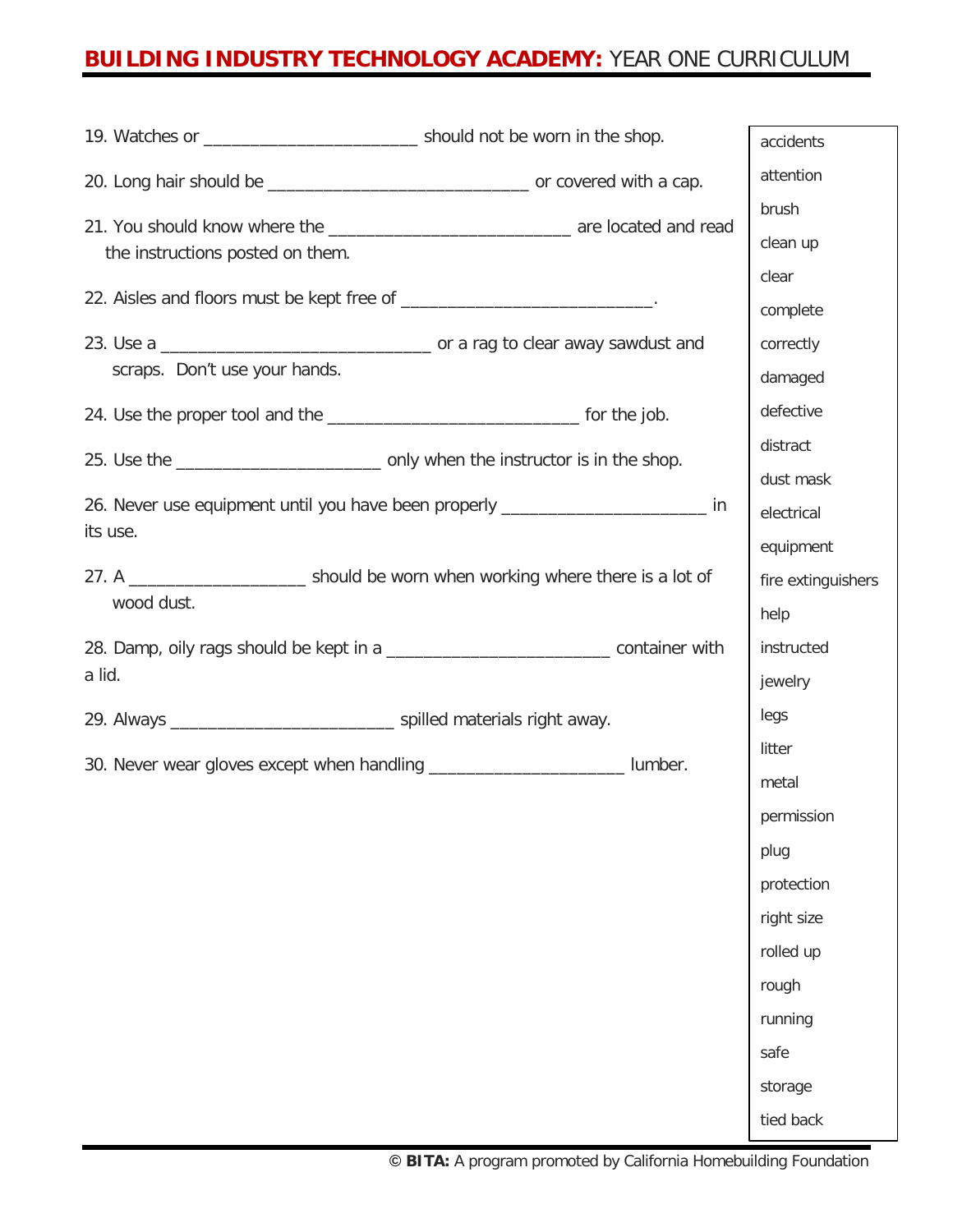### **BITA General Safety Test**-Answer Key

- 1. Work benches should be kept \_\_\_\_\_\_**clear**\_\_\_\_\_\_\_\_ and organized.
- 2. When you are finished with a tool, return it to its assigned \_\_\_\_\_\_\_\_**storage**\_\_\_\_\_\_\_\_\_\_\_ area.
- 3. Ask for \_\_\_\_\_**help**\_\_\_\_\_\_\_ when you need to handle large or heavy material.
- 4. Lift with your \_\_\_\_\_\_**legs**\_\_\_\_\_\_\_\_ not with your back.
- 5. Never handle \_\_\_\_\_**electrical**\_\_\_\_\_\_ equipment if your hands are wet or if you are standing on a wet floor.
- 6. Equipment with a \_\_\_\_\_**defective**\_\_\_\_\_ power cord should be reported to the instructor. Do not use it.
- 7. Don't yank on the power cord to disconnect the tool. Pull the \_\_\_\_\_**plug**\_\_\_\_\_\_.
- 8. Never adjust equipment while it is \_\_\_\_\_\_**running**\_\_\_\_\_\_\_.
- 9. Using the tools and equipment requires your complete **attention** at all times.
- 10. Always work at a \_\_\_\_\_\_**safe**\_\_\_\_\_\_ speed.
- 11. When you turn off a machine, stay with it until it has come to a \_\_\_\_\_\_\_**complete**\_\_\_\_\_ stop.
- 12. Don't \_\_\_\_\_\_\_**distract**\_\_\_\_\_\_\_ someone while they are using the equipment.
- 13. Always wear eye \_\_\_\_\_\_**protection**\_\_\_\_\_\_\_\_\_.
- 14. Use the equipment only with the instructor's \_\_\_\_\_\_**permission**\_\_\_\_\_\_\_\_.
- 15. All \_\_\_\_\_\_\_**accidents**\_\_\_\_\_\_\_\_ must be reported immediately.
- 16. Do not use tools that are \_\_\_\_\_\_**damaged**\_\_\_\_\_\_ in any way.
- 17. Never use tools or equipment unless you have been shown how to use them \_\_\_\_**correctly**\_\_\_\_\_\_\_\_\_.
- 18. Keep clothes tucked in and shirt sleeves \_\_\_\_\_**rolled up**\_\_\_\_\_\_\_\_ neatly.
- 19. Watches or \_\_\_\_\_\_**jewelry**\_\_\_\_\_\_\_ should not be worn in the shop.
- 20. Long hair should be \_\_\_\_\_**tied back**\_\_\_\_\_\_\_ or covered with a cap.